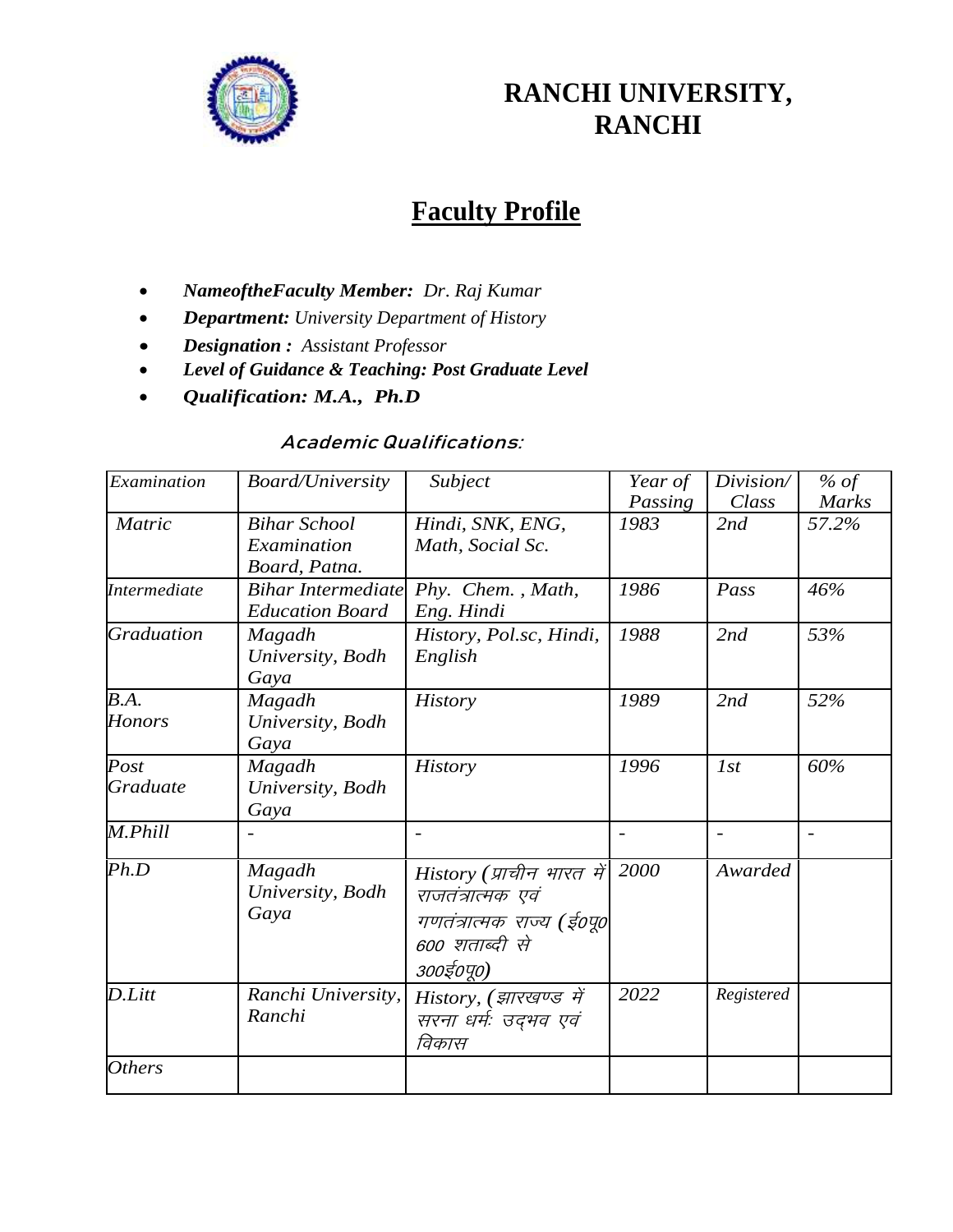### **Career Profile**

| Teaching experience in years | <b>Area of Specialisation</b>                          |                                                                                                     |  |
|------------------------------|--------------------------------------------------------|-----------------------------------------------------------------------------------------------------|--|
|                              | <b>Teaching</b>                                        | <b>Research</b>                                                                                     |  |
| 15 Years                     | 15 Years                                               | 06 Years                                                                                            |  |
|                              | <b>Specialisation-Indian</b><br><b>Ancient History</b> | <b>One Minor Research Project</b><br>(UGC)- उरॉव जनजातिय समाज में<br>धुमकुड़िया व्यवस्थाः एक अध्ययन |  |

*Research Guidance : M.Phil/Ph.D. /D.Sc. /D. Litt (May 2017 to till date):*

| Name of<br>Research<br>Scholar | Registration<br>No. & Date | Topic of research work            | <b>Present Status</b><br>(No. of Ph.D.<br>awarded/<br><i>ongoing</i> ) |
|--------------------------------|----------------------------|-----------------------------------|------------------------------------------------------------------------|
| Manisha Kumari                 | B/1141/19                  | झारखण्ड में प्रचलित जनजातीय       | Ph.D. Award 2021,                                                      |
|                                | 30.01.18                   | वाद्ययंत्रः एक ऐतिहासिक अध्ययन    |                                                                        |
|                                |                            | ( 1765–2000ई0)                    |                                                                        |
| Kumari Minakshi                | B/337/21                   | झारखण्ड के उराॅवों में धुमकुड़िया | Ph.D. Award, 2021,                                                     |
|                                | 05.05.17                   | व्यवस्था (सन् 1550 से 2010 ई0     |                                                                        |
|                                |                            | तक)                               |                                                                        |
| Sangeeta Kumari                | B/219/21                   | प्राचीन भारत में पर्यावरण: एक     | Pre-submission                                                         |
|                                | 18.07.19                   | ऐतिहासिक अध्ययन ( 1500            |                                                                        |
|                                |                            | ई0पू0–184 ई0पू0)                  |                                                                        |
| Kavita                         | B/219/21                   | झारखण्ड में टाटा आयरन एण्ड        | Ongoing                                                                |
|                                | 19.07.19                   | स्टील कंपनी की जन—कल्याणकारी      |                                                                        |
|                                |                            | योजनाएँ एवं कियान्वयन (सन्        |                                                                        |
|                                |                            | 1795 ई0 से 1900 ई0 तक)            |                                                                        |
| Vinod Kumar Lohra B/219/21     |                            | रामगढ बटालियन का एक               | Ongoing                                                                |
|                                | 26.02.19                   | ऐतिहासिक अध्ययन ( 1795 ई० से      |                                                                        |
|                                |                            | 1900ई0 तक)                        |                                                                        |
| Sagufa Afrin                   | B/1151/19                  | शेरशाह कालीन स्थापत्य कलाः एक     | Ongoing                                                                |
|                                | 26.02.19                   | ऐतिहासिक अध्ययन (1540 से          |                                                                        |
|                                |                            | 1545ई0)                           |                                                                        |
| Mariam Murmu                   | B/1490/21                  | संवैधानिक प्रावधानों के तहत सदन   | Ongoing                                                                |
|                                | 19.07.19                   | की सदस्यता से निरहर्ता झारखण्ड    |                                                                        |
|                                |                            | राज्य के संदर्भ में (2000-2018ई0) |                                                                        |
| Uday Krishna                   | B/159/22                   | छउ नृत्यः एक ऐतिहासिक अध्ययन      | Ongoing                                                                |
| <b>Mahato</b>                  | 19.07.19                   | ( 1901 ई0 से 2018 ई0)             |                                                                        |
| Kiran Gupta                    | 08.04.21                   | झारखण्ड के पेय एवं व्यंजनः एक     | Ongoing                                                                |
|                                |                            | ऐतिहासिक अध्ययन                   |                                                                        |
|                                |                            | ( 1950–2020ई0)                    |                                                                        |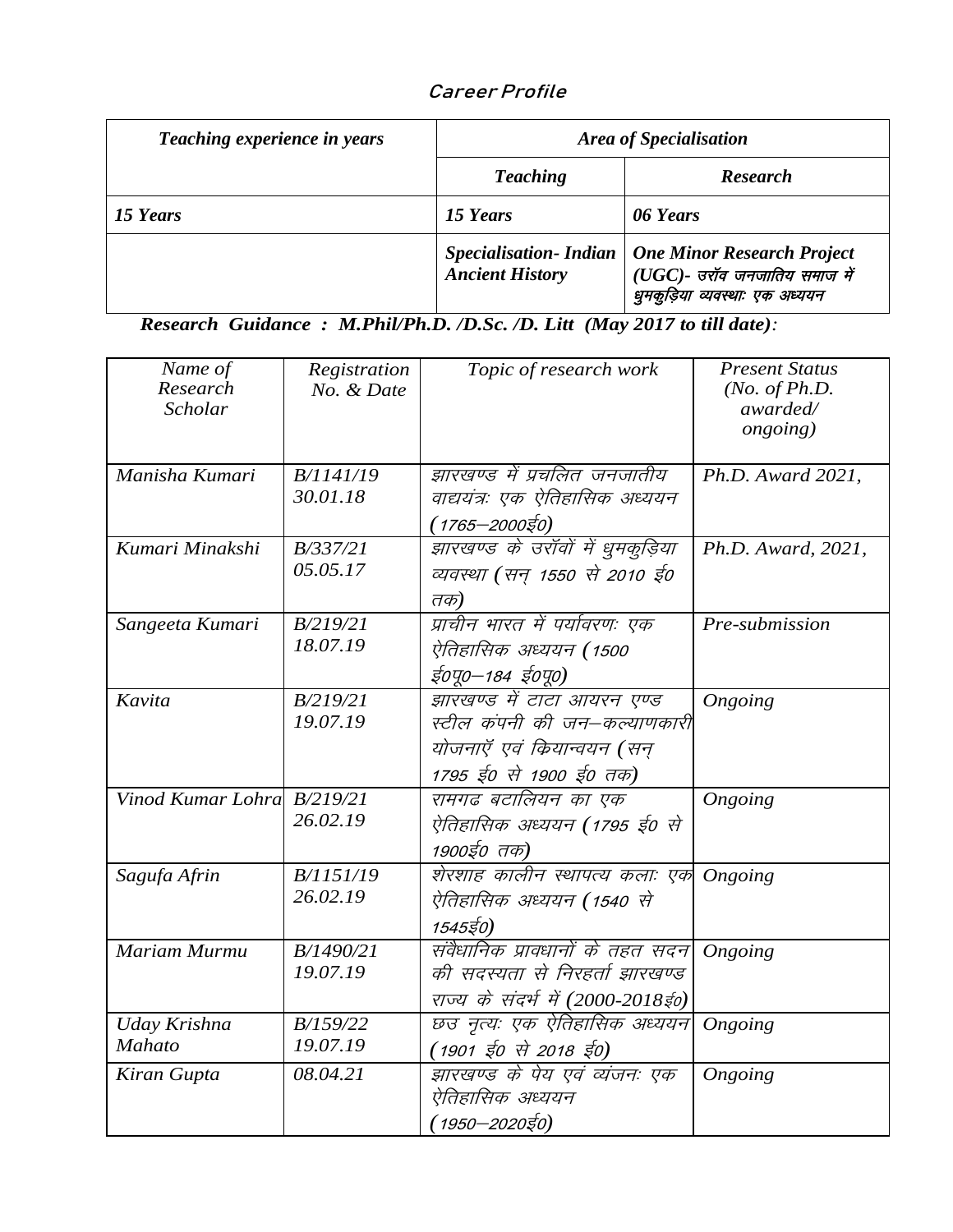| Avinash Kumar | 02.09.21 | छोटानागपूर के शाक्त स्थलः        | Ongoing |
|---------------|----------|----------------------------------|---------|
|               |          | छिन्नमस्तिका, भद्रकाली और देउड़ी |         |
|               |          | के विशेष संदर्भ में              |         |

## *Books authored/Edited/Co-Author Chapter in Book (May 2017 to till date)*

| Name of Books                                                                         | Subject                                                                                 | Sole or Co-<br>Author | <b>ISBN</b>                   | Date of<br>Publication | Name of<br>Publishers                                              |
|---------------------------------------------------------------------------------------|-----------------------------------------------------------------------------------------|-----------------------|-------------------------------|------------------------|--------------------------------------------------------------------|
| प्राचीन भारत में<br>गणतंत्रीय शासन<br>ई०पू० ६०० शताब्दी<br>से 300 शताब्दी<br>ई०पू०    | प्राचीन भारतीय Sole<br>इतिहास                                                           |                       | 978-93-<br>80945-<br>66-8     | 2015                   | एजुकेशनल बुक<br>सर्विस, नई<br>दिल्ली ।                             |
| विश्व में भारत का<br>सांस्कृतिक साम्राज्य                                             | प्राचीन भारतीय Sole<br>इतिहास                                                           |                       | 978-93-<br>84686-<br>$30 - 7$ | 2015                   | इंस्टिच्यूट फॉर<br>सोशल डेवलपमेंट<br>एण्ड रिसर्च, रॉची             |
| प्राचीन भारत में<br>राजतंत्रीय शासन<br>(ई०पू० ६०० शताब्दी<br>से ३०० शताब्दी<br>ई०पू०) | प्राचीन भारतीय<br>इतिहास                                                                | Sole                  | 978-93-<br>85981-<br>$18 - 0$ | 2016                   | सत्यम् पब्लिशिंग<br>हाउस, नई<br>दिल्ली ।                           |
| उपनिषदों में भगवत्<br>कथा                                                             | प्राचीन भारतीय<br>इतिहास                                                                | Sole                  | 978-93-<br>84686-<br>$29 - 1$ | 2016                   | इंस्टिच्यूट फॉर<br>सोशल डेवलपमेंट<br>एण्ड रिसर्च, रॉची             |
| Journal for Social<br>Development,<br>Vol.8 No.3, July-<br>Sep. 2016                  | Peer reviewedEditor<br>journal of<br>Social and<br><b>Behavioral</b><br><b>Sciences</b> |                       | 0975-<br>0142                 | 2016                   | Institute for<br>Social<br>Development<br>and Research,<br>Ranchi. |
| Scholarly<br>Research Journal<br>for<br>Interdisciplinary<br><b>Studies</b>           | An<br><b>International</b><br>Peer reviewed<br>& Refereed<br>Journal                    | Editor-In-Chief       | 2319-<br>4766                 | 2021                   | <b>Amitesh</b><br>Publication &<br>Company, Pune,<br>Maharashtra   |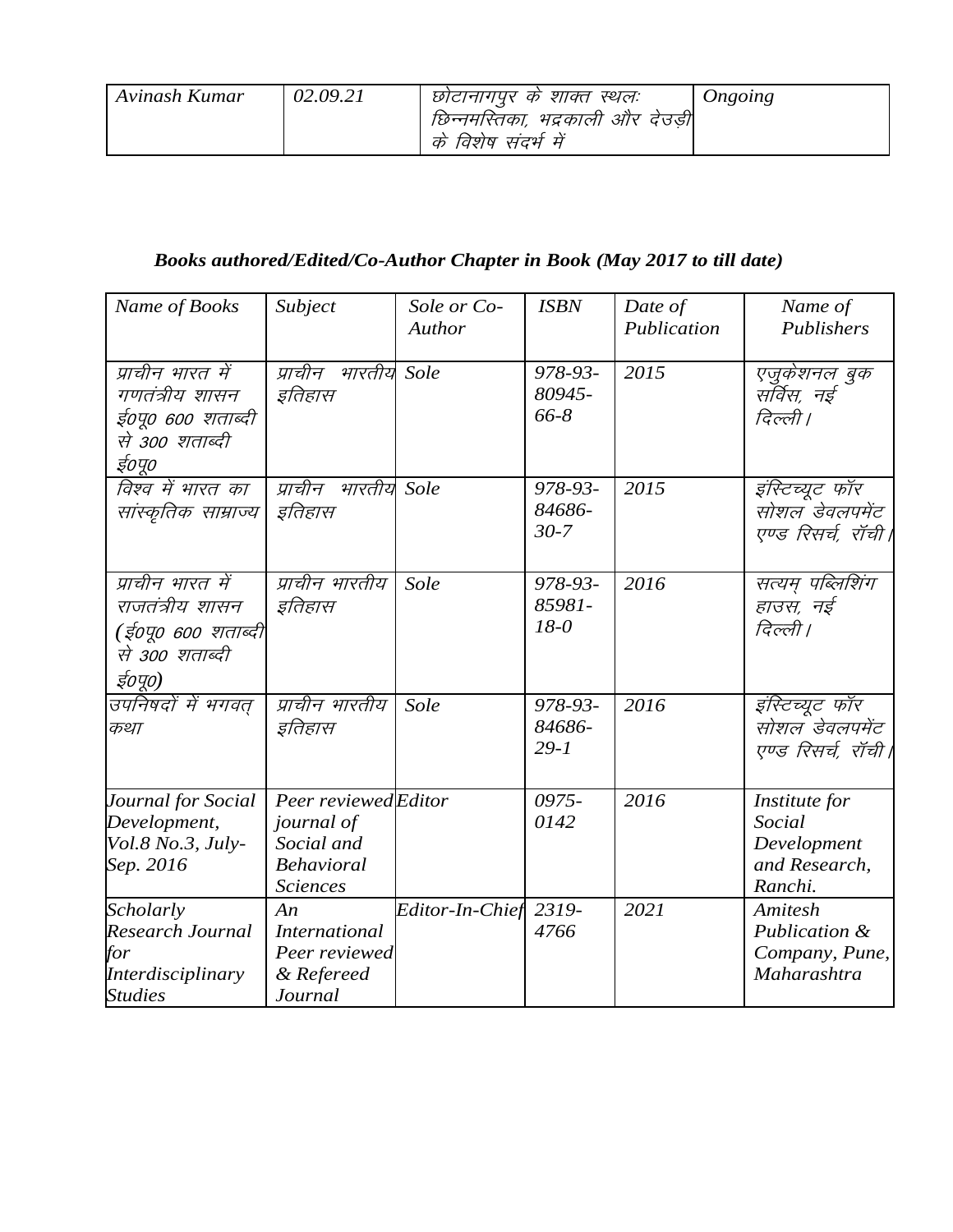### *Number of Research papers published in Journals/Periodical (May 2017 to till date)*

| Sr.              | Title with page                     | <b>ISSN</b>   | Name of Journal                | Year of Publication |
|------------------|-------------------------------------|---------------|--------------------------------|---------------------|
| No.              | Nos.                                |               |                                |                     |
| $\mathbf{I}$ .   | उरॉव जनजातीय                        | 2394-0344     | Remarking (Peer                | 2014                |
|                  | समाज में                            |               | Reviewed)                      |                     |
|                  | घुमकुड़िया                          |               |                                |                     |
|                  | व्यवस्था–एक                         |               |                                |                     |
|                  | अध्ययन                              |               |                                |                     |
|                  | Page no. 44-46                      |               |                                |                     |
| 2.               | जनजातीय समाज                        |               | Shrinkhala (Peer               | 2015                |
|                  | में नारी– झारखण्ड                   | 2349-980x     | Reviewed)                      |                     |
|                  | के परिपेक्ष्य में ।                 |               |                                |                     |
|                  | Page no.84-87                       |               |                                |                     |
| $\mathfrak{Z}.$  | पौराणिक धर्म एवं                    | 0975-0142     | Journal for Social             | 2016                |
|                  | कलाएँः आधुनिक                       |               | Development (Peer              |                     |
|                  | परिप्रेक्ष्य में                    |               | Reviewed)                      |                     |
|                  | Page no. 06-11                      |               |                                |                     |
| $\overline{4}$ . | वैष्णव महापुराणों में               | 2349-9710     | Journal for social             | 2016                |
|                  | अवतारवाद                            |               | reality(Peer Reviewed)         |                     |
|                  | Page no. 48-57                      |               |                                |                     |
| 5.               | Hindu                               | 2320-9283     | <b>International Journal</b>   | 2016                |
|                  | community in the                    |               | for social Development         |                     |
|                  | world                               |               | (Peer Reviewed)                |                     |
|                  | page no.90-97                       |               |                                |                     |
| 6.               | टाना भगत                            | 2455-0817     | Remarking An                   | 2016                |
|                  | आन्दोलन                             |               | <b>Analisation</b> (Peer       |                     |
|                  | Page no.82-85                       |               | Reviewed)                      |                     |
| 7.               | विनायक दामोदर                       | 0022-1562     | Journal of Historical          | 2018-19             |
|                  | सावरकरः एक                          |               | Research (Refereed             |                     |
|                  | राष्ट– एक जीवन                      |               | Journal)                       |                     |
|                  | Page no.51-56                       |               |                                |                     |
| 8.               | उरॉव जनजाति का 2348-7143            |               | Research                       | 2019                |
|                  | प्रशासनिक संगठनः                    |               | Journey(Refereed<br>Journal)   |                     |
|                  | पडहा पंचायत                         |               |                                |                     |
| 9.               | Page no.223-227<br>महात्मा गाँधी के | 0022-1562     |                                | 2020                |
|                  | सामाजिक–आर्थिक                      |               | Journal of Historical          |                     |
|                  |                                     |               | Research (Refereed<br>Journal) |                     |
|                  | चिंतन के कुछ                        |               |                                |                     |
|                  | पहलू                                |               |                                |                     |
| 10.              | Page no.33-38<br>मारतीय इतिहास      | 2231-6329     | आलोचना                         | 2021                |
|                  | की अवधारणा और                       |               | $(UGC Care Group-1)$           |                     |
|                  | स्थानीय इतिहास                      |               |                                |                     |
|                  | लेखन                                |               |                                |                     |
|                  | Page no.69-74                       |               |                                |                     |
| 11.              | भारतीय समाजः                        | $0337 - 743x$ | जिज्ञासा                       | 2021                |
|                  |                                     |               |                                |                     |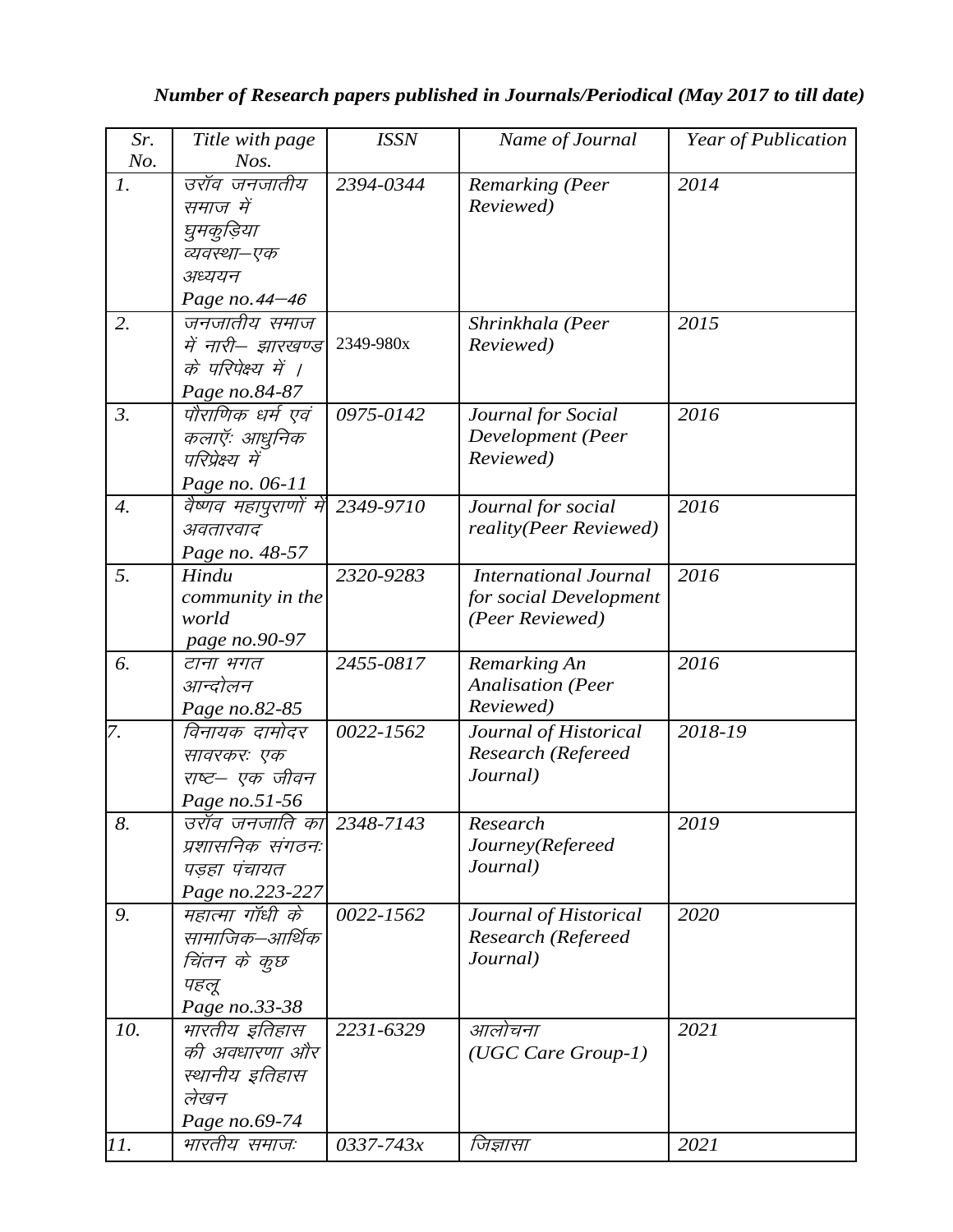|     | परम्परा एवं        |               | (UGC Care Group-1)             |          |
|-----|--------------------|---------------|--------------------------------|----------|
|     | परिवर्तन           |               |                                |          |
|     | Page no.133-140    |               |                                |          |
| 12. | प्राचीन भारत में   | 0975-4520     | कला सरोवर                      | 2021     |
|     | लोक साहित्य तथा    |               | (UGC Care Group-1)             |          |
|     | लोक संस्कृति की    |               |                                |          |
|     | परम्परा            |               |                                |          |
|     | Page no. 27-35     |               |                                |          |
| 13. | सार्थवाह           | 2277-7067     | शोधसंहिता                      | 2021     |
|     | Page no.80-91      |               | (UGC Care Group-1)             |          |
| 14. | अथर्ववेद में जादू, | $0975 - 119x$ | दुष्टिकोण                      | 2021     |
|     | टोना और टोटका      |               | (UGC Care Group-1)             |          |
|     | मंत्र Page no.     |               |                                |          |
|     | 2631-2635          |               |                                |          |
| 15. | स्थानीय इतिहास     | 2320-2025     | व्यासश्रीः                     | 2021     |
|     | लेखन में मौखिक     |               | (UGC Care Group-1)             |          |
|     | स्रोत              |               |                                |          |
|     | Page no.221-230    |               |                                |          |
| 16. | जैन साहित्य में    | 0975-3664     | शोध धारा                       | 2021     |
|     | यात्री और सार्थवाह |               | (UGC Care Group-1)             |          |
|     | (पहली से छठी       |               |                                |          |
|     | सदी तक)            |               |                                |          |
|     | Page no.257-264    |               |                                |          |
| 17. | पर्यावरण इतिहास    | 2319-4766     | <b>Scholarly Research</b>      | 2021     |
|     | लेखन के म्रोतः     |               | Journal for                    |          |
|     | नदी–नद Page        |               | Interdisciplinary              |          |
|     | no.250-256         |               | <b>Studies</b> (Peer Reviewed) |          |
| 18. | वैदिक हिन्दू       | 0974-3065     | इतिहास दर्पण                   | 2021     |
|     | एकराज तंत्र में    |               | (UGC Care Group-1)             |          |
|     | राज्याभिषेक        |               |                                |          |
|     | Page no.19-24      |               |                                |          |
| 19. | मुस्लिम समाज       | 2319-8818     | इतिहास – शोध पत्रिका           | Dec.2021 |
|     | सुधार आन्दोलन में  |               | <b>ICHR</b>                    |          |
|     | धार्मिक संगठनों की |               | (UGC Care Group-1)             |          |
|     | भूमिका Page no.    |               |                                |          |
| 20. | बिरसा मुण्डा का    | 2278-8808     | <b>Scholarly Research</b>      | 2021     |
|     | अंतः सत्य या       |               | Journal for                    |          |
|     | षडयंत्र            |               | Interdisciplinary              |          |
|     | Page no.72-74      |               | <b>Studies</b> (Peer Reviewed) |          |

## *No. of Seminars/Confrences/Workshop attended/organized (May 2017 to till date)*

| Sl.no | Topic                         | Seminar/         | <i>Organiser</i> | Date of        | National/                 |
|-------|-------------------------------|------------------|------------------|----------------|---------------------------|
|       |                               | Conference Topic |                  |                | Participati International |
|       |                               |                  |                  | on             |                           |
| Π.    | जनजातीय महिलाओं $Empowerment$ |                  | Participated     | $23^{rd}$ Dec. | National                  |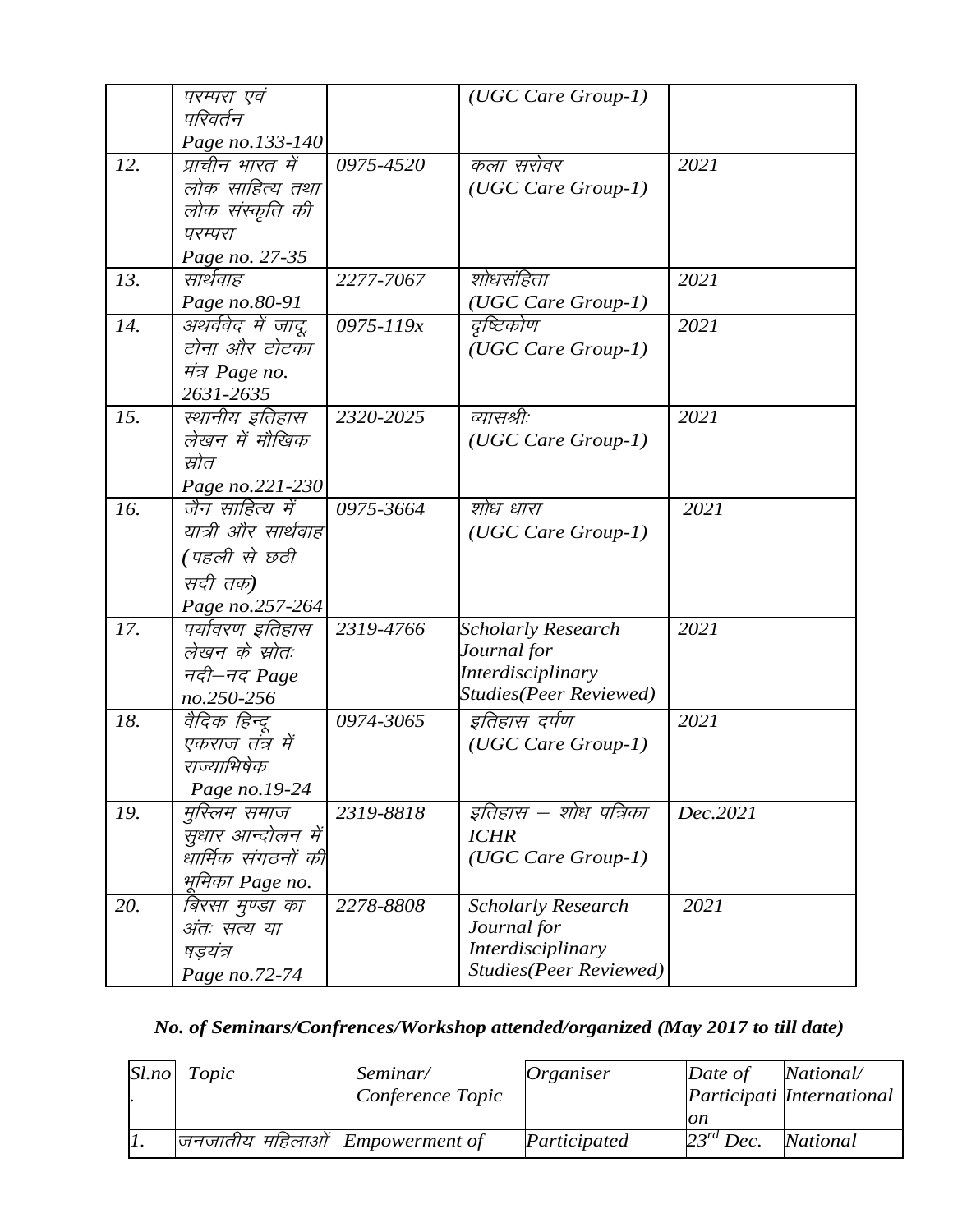|                    | में शिक्षा का अभाव                                                        | Tribal Woman                                                                                                                                          |                                                                           | 2010                                        |                                        |
|--------------------|---------------------------------------------------------------------------|-------------------------------------------------------------------------------------------------------------------------------------------------------|---------------------------------------------------------------------------|---------------------------------------------|----------------------------------------|
| 2.                 | 1857 की क्रांति में<br>झारखण्ड की भूमिका                                  | The Revolt of 1857                                                                                                                                    | <b>SSLNT</b> Mahila<br>Mahavidyalaya,                                     | $22^{nd}$<br>Dec.2010                       | National                               |
| $\beta$ .          | छात्रों में मानवीय<br>संवेदनाः एक अध्ययन                                  | Creating awareness<br>on Human Rights                                                                                                                 | Dhanbad<br><b>SSLNT</b> Mahila<br>Mahavidyalaya,<br>Dhanbad               | 21th Dec.<br>2010                           | National                               |
| $\boldsymbol{A}$ . | जनजातीय महिलाओं<br>के संदर्भ में                                          | <b>Sensitising Values</b><br>का पलायनः झारखण्ड and women rights for Mahavidyalaya,<br>Human Development Dhanbad                                       | <b>SSLNT</b> Mahila                                                       | $20^{Th}$ Dec.<br>2010                      | <b>National</b>                        |
| 5.                 | झारखण्ड में<br>मानवाधिकारः उराँव<br>जनजातियों के<br>परिपेक्ष्य में।       | Emerging Trends and SSLNT Mahila<br><b>Issues in Human</b><br><b>Right</b>                                                                            | Mahavidyalaya,<br>Dhanbad                                                 | $25^{th}$ Dec.<br>2010                      | <b>National</b>                        |
| 6.                 | Man-animal<br>conflict: A<br>grwawing problem<br>in Jharkhand             | Man and<br>Environment                                                                                                                                | <b>SS Memorial</b><br>college, Ranchi                                     | $II^{th}$ & $I2^{th}$ National<br>Dec. 2012 |                                        |
| 7.                 | Participated                                                              | Preparing Research<br>Papers: Tools &<br>Techniques                                                                                                   | <b>SS Memorial</b><br>College, Ranchi                                     | $12^{th}$ May,<br>2012                      | State level<br>seminar cum<br>workshop |
| 8.                 |                                                                           | छोटानागपुर के पर्यटन Contemporariness of University Dept. of 19-20 April International<br>इतिहास में टैगोर हिल Rabindranath Tagore Bengali, RU        |                                                                           | 2012                                        | Seminar                                |
| 9.                 | वर्तमान भारत में<br>स्वामी विवेकानन्द की and Today's India<br>प्रासंगिकता | Swami Vivekanand                                                                                                                                      | R.S.P. College,<br>Dhanbad                                                | 29-30 Jan.<br>2012                          | <b>National</b><br>Seminar             |
| 10.                | झारखण्ड की भूमिका                                                         | स्वतंत्रता आन्दोलन में $46^{th}$ Session of AIOC                                                                                                      | Dept. of Sanskrit,<br>University of<br><b>Kashmir</b>                     | $3^{rd}$ Oct.<br>2012                       | <b>National</b><br>Seminar             |
| 11.                | महिला सशक्तिकरण                                                           | $\overline{3^{rd}}$ International<br>Seminar on Women<br>Empowerment in<br>India                                                                      | Institute for Social $[01^{03}$ May,<br>Development &<br>Research, Ranchi | 2013                                        | <b>International</b><br>Seminar        |
| 12.                | जनजातीय समाज में<br>नारी: झारखण्ड के<br>परिपेक्ष्य में                    | $10^{th}$ National<br>Conference on<br>Women in Indian<br>Culture through the<br>Ages                                                                 | Sponsored by<br><b>ICHR, New Delhi</b>                                    | 24-26 Dec. National<br>2015                 | Seminar                                |
| 13.                | बंगाली उपन्यासकारों<br>का प्रभावः एक<br>अध्ययन                            | जनजातिय भाषाओं पर Bengali Novels of two University Dept. of 06-08 Oct.<br>neighboring<br>countries (India and University<br>Bangladesh)               | Bengali, Ranchi                                                           | 2015                                        | <i>International</i><br>Seminar        |
| 14.                | Maulana Abul<br>Kalam Azad:As the<br>maker of modern<br>India             | The Role of Maulana Dept. of History,<br>Abul Kalam Azad in<br><b>Idian National</b><br>Movement and His<br>Contribution in<br><b>Nation Building</b> | Ranchi College,<br>Ranchi                                                 | 08-09<br>March,<br>2013                     | National<br>Seminar                    |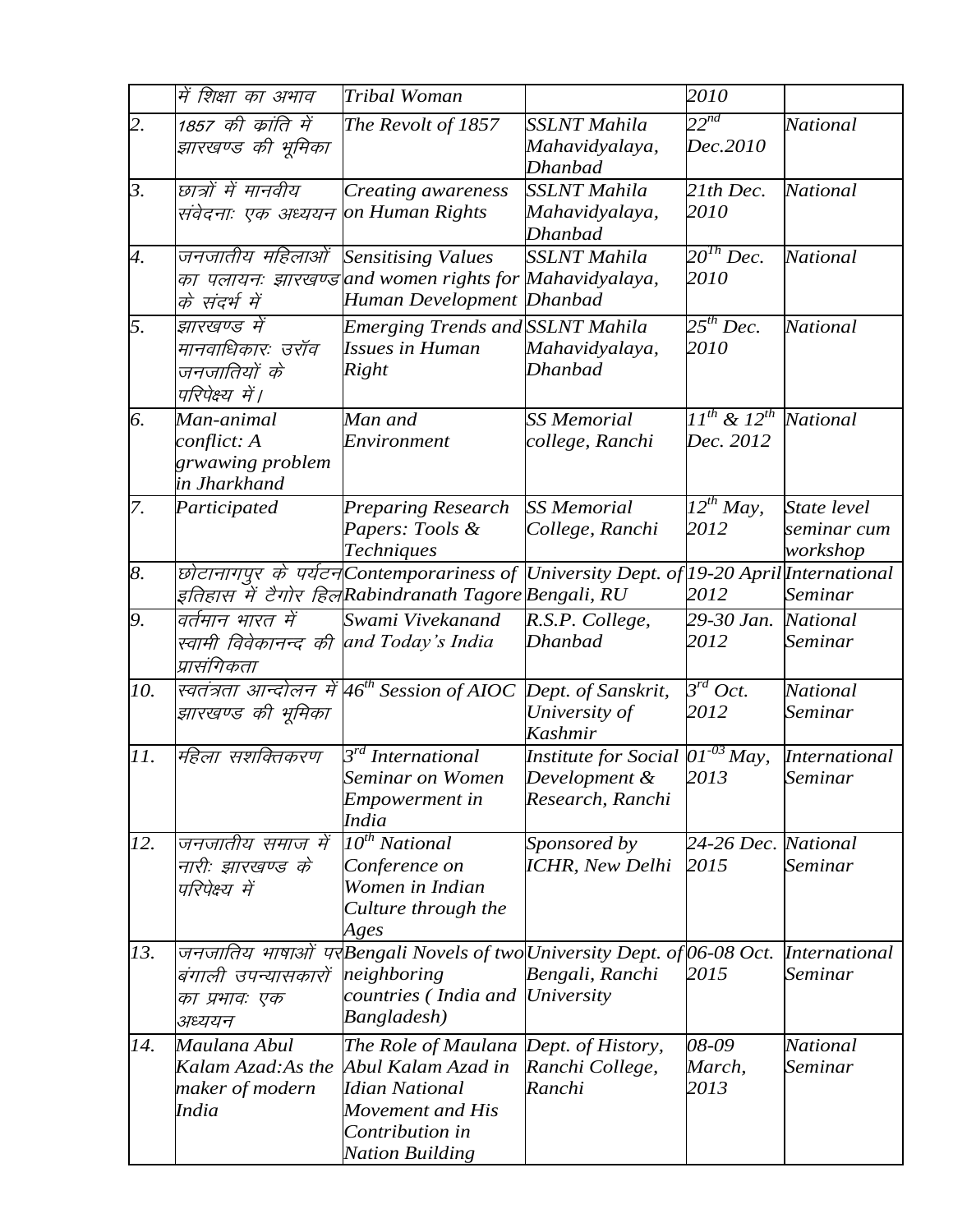| 15. | अपराधः एक विमर्श     | 8 <sup>th</sup> International         | Institute for Social 02-04 Oct. International  |                     |                      |
|-----|----------------------|---------------------------------------|------------------------------------------------|---------------------|----------------------|
|     |                      | Seminar on Crime:                     | Development &                                  | 2015                | Seminar              |
|     |                      | Factors and Solution Research, Ranchi |                                                |                     |                      |
| 16. | आयोजन सचिव           | आदिवासी की मौलिक                      | S.S.Memorial                                   | 18-19 Nov. National |                      |
|     |                      | पहचान                                 | College, Ranchi                                | 2017                | Seminar              |
|     |                      |                                       | with Collaboration                             |                     |                      |
|     |                      |                                       | with ICHR, Govt.                               |                     |                      |
|     |                      |                                       | of Jharkhand                                   |                     |                      |
| 17. | संयोजक               | आधुनिक भारत के                        | इतिहास संकलन                                   | $15 - 16$           | <b>National</b>      |
|     |                      | निमार्ण में सुभाष चन्द्र              | समिति, झारखण्ड,                                | June, 2019 Seminar  |                      |
|     |                      | बोस का योगदान                         | आई०सी०एच०आर,                                   |                     |                      |
|     |                      |                                       | नई दिल्ली एवं                                  |                     |                      |
|     |                      |                                       | बिनोद बिहारी महतो                              |                     |                      |
|     |                      |                                       | कोयलांचल                                       |                     |                      |
|     |                      |                                       |                                                |                     |                      |
|     |                      |                                       | विश्वविद्यालय,                                 |                     |                      |
|     |                      |                                       | धनबाद के संयुक्त                               |                     |                      |
|     |                      |                                       | तत्वाधान में                                   |                     |                      |
|     |                      |                                       | आयोजित                                         |                     |                      |
| 18. | संयोजक               | कोविड–19 और                           | इतिहास संकलन                                   | $31$ <i>May</i> ,   | <b>National</b>      |
|     |                      | भारतीय देशज                           | समिति,                                         | 2020                | Webinar              |
|     |                      | चिकित्सकीय परम्परा                    | विश्वविद्यालय                                  |                     |                      |
|     |                      |                                       | इतिहास विभाग, रॉची                             |                     |                      |
|     |                      |                                       | विश्वविद्यालय एवं                              |                     |                      |
|     |                      |                                       | आई०सी०एच०आर०,                                  |                     |                      |
|     |                      |                                       | नई दिल्ली के संयुक्त                           |                     |                      |
|     |                      |                                       | तत्वाधान में।                                  |                     |                      |
| 19. | आयोजक                | जनजातिय ⁄ जनपदीय                      | इतिहास संकलन                                   | 26-27 May, National |                      |
|     |                      | इतिहास                                | समिति, झारखण्ड                                 | 2018                | Seminar              |
| 20. | महिला एवं मानवाधिकार | $\overline{10}^{th}$ International    | Institute for Social 220ct-24                  |                     | <i>International</i> |
|     |                      | Seminar on Human                      | Development &                                  | Oct. 2016           | Seminar              |
|     |                      | <b>Rights</b>                         | Research, Ranchi                               |                     |                      |
| 21. | सुशासनः वेदकाल में   | $\overline{09}^{th}$ International    | Institute for Social 23 April-25 International |                     |                      |
|     |                      | Seminar on Good                       | Development &                                  | April, 2016 Seminar |                      |
|     |                      | Governance                            | Research, Ranchi                               |                     |                      |
| 22. | Participated         | <b>New Education</b>                  | AIFUCTO, New                                   | 25-26               | National             |
|     |                      | Policy: Issues &                      | Delhi                                          | June, 2016 Seminar  |                      |
|     |                      | Concerns                              |                                                |                     |                      |
| 23. | Participated         | राष्टीय युवा                          | जीवाजी                                         | 19-20               | National             |
|     |                      | इतिहासकार संगोष्ठी,                   | विश्वविद्यालय,                                 | March,              | Seminar              |
|     |                      | ग्वालियर                              | ग्वालियर                                       | 2016                |                      |
| 24. | जनजातिय इतिहास       | भारतीय इतिहास के                      | दीनदयाल उपाध्याय                               | 15-16 Oct.          | National             |
|     | के स्रोत एवं इतिहास  | स्रोत एवं इतिहास लेखनगोरखपुर          |                                                | 2016                | Seminar              |
|     | लेखनः झारखण्ड के     |                                       | विश्वविद्यालय,                                 |                     |                      |
|     | संदर्भ में।          |                                       | गोरखपुर ।                                      |                     |                      |
|     |                      |                                       |                                                |                     |                      |
| 25. | इतिहास लेखन के       | इतिहास लेखन और                        | माधव संस्कृति न्यास, 17-18                     |                     | National             |
|     | राष्टवादी विचारधारा  | पाठ्यक्रमः विसंगतियां                 | नई दिल्ली ।                                    | March,              | Seminar              |
|     |                      | एवं नवीन परिप्रेक्ष्य                 |                                                | 2018                |                      |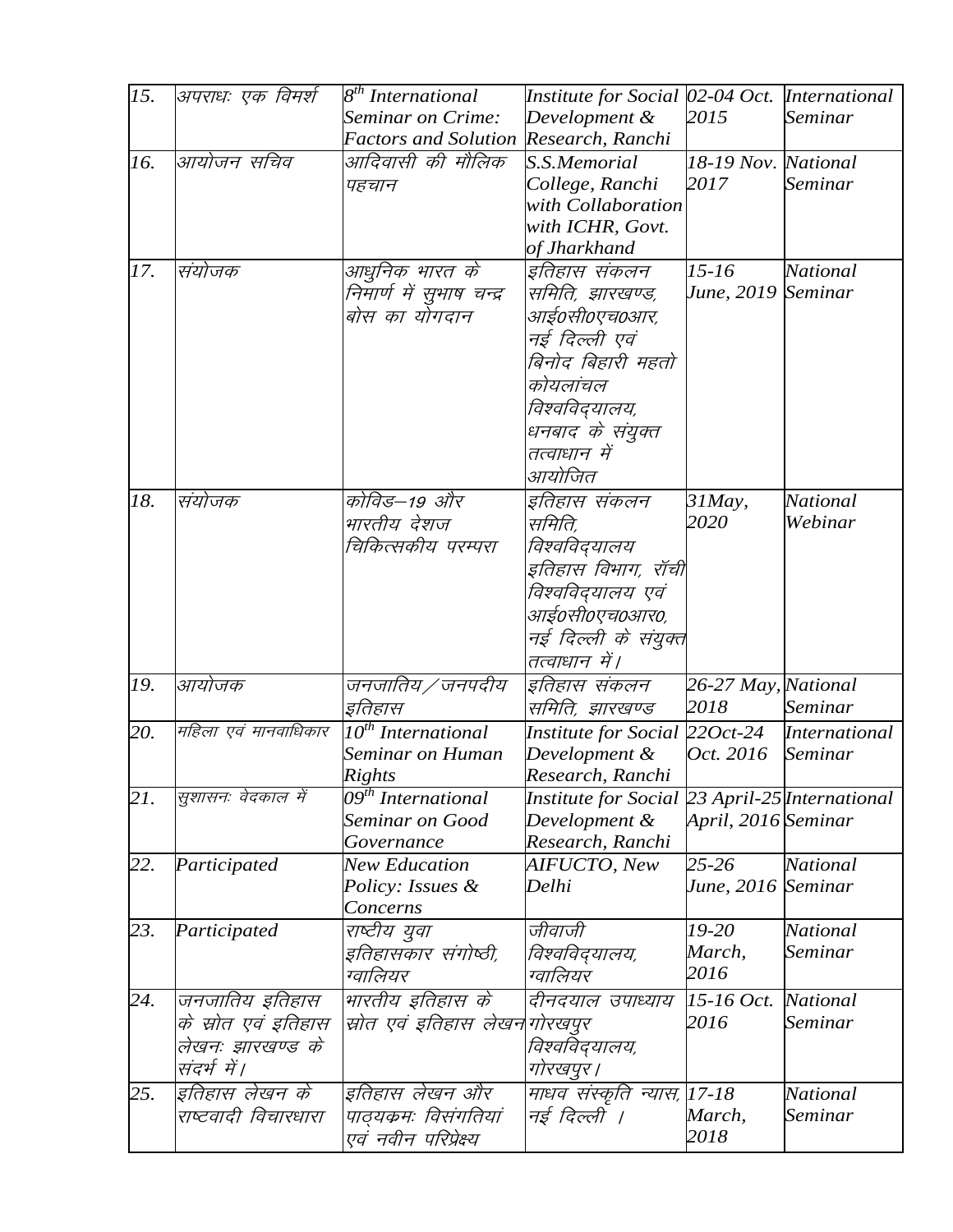| 26. | प्राचीन भारतीय          | River Sarasvati                           | इतिहास संकलन                          | 27-28 Jan. National  |                      |
|-----|-------------------------|-------------------------------------------|---------------------------------------|----------------------|----------------------|
|     | अर्थव्यवस्था में        | Through the Ages                          | समिति तेलंगना राज्य2018               |                      | Seminar              |
|     | सरस्वती नदी का          |                                           |                                       |                      |                      |
|     | योगदान                  |                                           |                                       |                      |                      |
| 27. | राहुल सांस्कृत्यायन     | राहुल सांस्कृत्यायन और नेहरू स्मारक       |                                       | 30-310ct.            | National             |
|     | और मध्यकालीन            | आज का भारत                                | संग्रहालय और                          | 2018                 | Seminar              |
|     | इतिहास बोध              |                                           | पुस्तकालय, नई                         |                      |                      |
|     |                         |                                           | दिल्ली ।                              |                      |                      |
| 28. | Chaired a Session       | Diaspora and Its                          | Arya Mahila P.G.                      | $21th$ Jan.          | <b>International</b> |
|     |                         | <b>Roots</b>                              | College, Varanasi                     | 2019                 | Conference           |
| 29. | Chaired a Session       | Diaspora and                              | DAV PG College,                       | 18-19 Jan.           | <i>International</i> |
|     |                         | Homeland                                  | Varanasi                              | 2019                 | Conference           |
| 30. | छिन्न मस्तिका मंदिर:    | विश्व धरोहर सप्ताह                        | पुरातत्व एवं                          | 22-23 Nov. National  |                      |
|     | झारखण्ड का एक           |                                           | संग्रहालय विज्ञान,                    | 2018                 | Seminar              |
|     | धरोहर                   |                                           | विश्वविद्यालय                         |                      |                      |
|     |                         |                                           | इतिहास विभाग एवं                      |                      |                      |
|     |                         |                                           | भारतीय पुरातत्व                       |                      |                      |
|     |                         |                                           | सर्वेक्षण, रॉची मंडल                  |                      |                      |
| 32. | सोनभद्रः अर्थ एवं       | Local History and                         | College of                            | 17-18 Nov. National  |                      |
|     | संस्कृति का इतिहास      | <b>Hitoriography</b>                      | Commerce, Arts & 2019                 |                      | Seminar              |
|     |                         |                                           | Science, Patna                        |                      |                      |
| 33. | Participated            | Epidemics and                             | DAV P.G. College, 29-30               |                      | <b>International</b> |
|     |                         | Pendemics: A                              | Varanasi                              | April, 2020 Seminar  |                      |
|     |                         | <b>Historical Analysis</b>                |                                       |                      |                      |
|     |                         | through the ages                          |                                       |                      |                      |
| 34. | Chaired th              | Migration in Asia                         | L.N. College,                         | 26-27 July, National |                      |
|     | Technical Session       | from Ancient Period<br>to Modern Times: A | Vaishali                              | 2019                 | Seminar              |
|     |                         | Historical                                |                                       |                      |                      |
|     |                         | Perspective                               |                                       |                      |                      |
| 35. | <b>Guest Speaker</b>    | "Gandhi's Views on Banaras Hindu          |                                       | 06-07 Feb. National  |                      |
|     |                         | Social Justice and                        | University Mahila                     | 2020                 | Seminar              |
|     |                         | Global Peace"                             | Mahavidyalaya,                        |                      |                      |
|     |                         |                                           | Varanasi                              |                      |                      |
| 36. | Participation           | Historiography from                       | Centre for Buddist 20-26 July,        |                      | Seven Day            |
|     |                         | Hindu-Buddhist                            | Studies, Visva                        | 2020                 | <b>Online</b>        |
|     |                         | <b>Sources</b>                            | Bharati                               |                      | Workshop             |
| 37. | <b>Memorial Lecture</b> | Epidemics and                             | DAV P.G. College, 29-30               |                      | <b>International</b> |
|     |                         | Pandemics: A                              | Varanasi                              | April, 2020 Webinar  |                      |
|     |                         | <b>Historical Analysis</b>                |                                       |                      |                      |
|     |                         | through the ages                          |                                       |                      |                      |
| 38. | आयोजन सचिव              | झारखण्ड के वीर                            | University Dept. of 12 Feb.           |                      | Departmental         |
|     |                         | सेनानी: बुधु भगत                          | History, RU                           | 2021                 | Seminar              |
|     | संयोजक                  | आजादी के आदिवासी                          | University Dept. of 14 Sept.          |                      | <b>National</b>      |
|     |                         | महानायक झारखण्ड के History, RU,           |                                       | 2021                 | Seminar              |
|     |                         | विशेष संदर्भ में                          | <b>ICHR</b> , New Delhi<br>and Itihas |                      |                      |
|     |                         |                                           | Sankalan Samiti,                      |                      |                      |
|     |                         |                                           |                                       |                      |                      |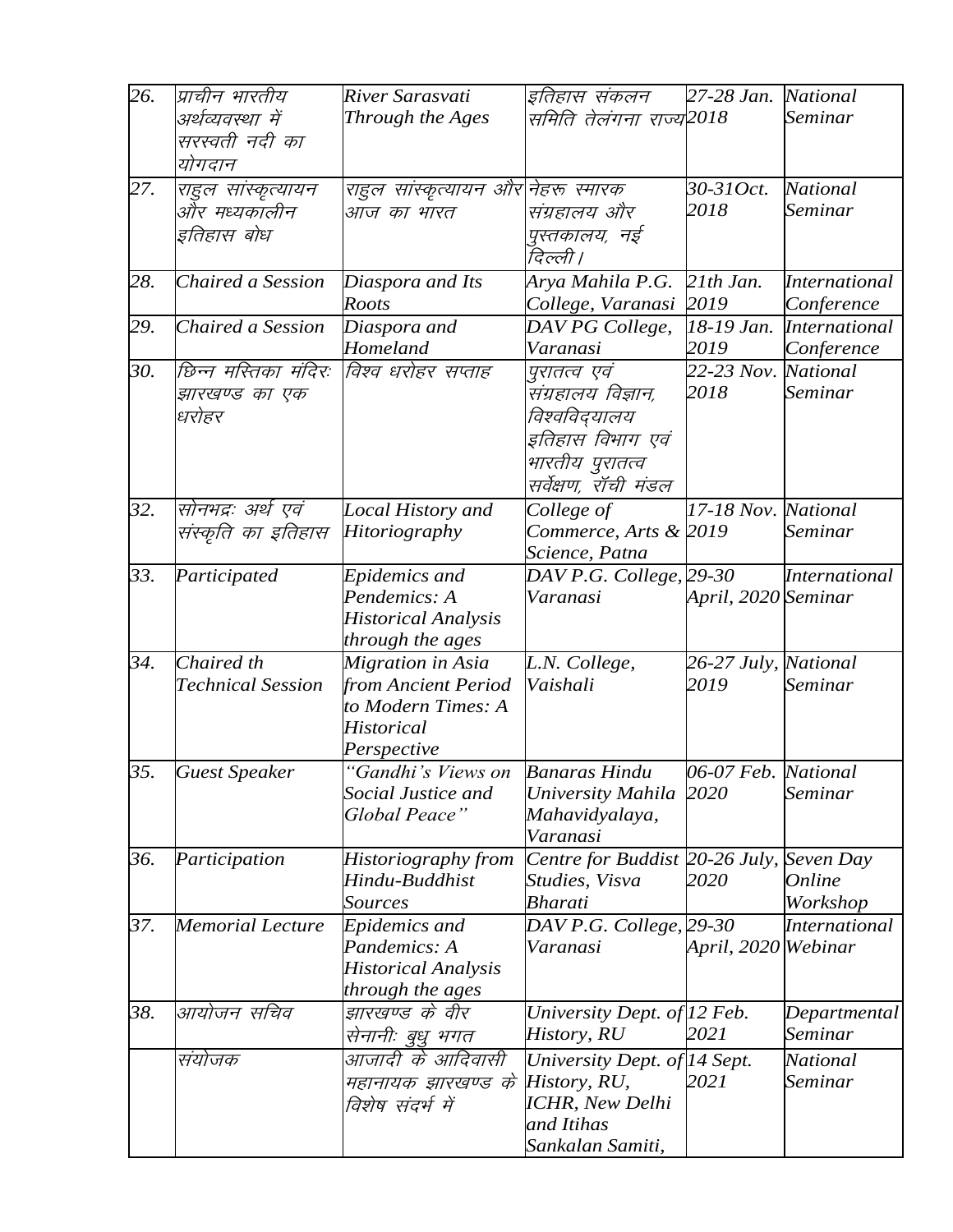|    |       |                                  | Jharkhand                    |      |                 |
|----|-------|----------------------------------|------------------------------|------|-----------------|
| 39 | सयाजक | स्वतंत्रता संग्राम में           | University Dept. of [11 Dec. |      | <b>National</b> |
|    |       | झारखण्ड की नायिकाएँ History, RU, |                              | 2021 | Seminar         |
|    |       |                                  | <b>ICHR</b> , New Delhi      |      |                 |
|    |       |                                  | and Itihas                   |      |                 |
|    |       |                                  | Sankalan Samiti,             |      |                 |
|    |       |                                  | Jharkhand                    |      |                 |

*No. of FIP/refresher courses/summer trainings attended/organised (May 2017 to till date):*

| Courses                                                                                             | Organised                                                            | Period                      | Venue                        |
|-----------------------------------------------------------------------------------------------------|----------------------------------------------------------------------|-----------------------------|------------------------------|
| UGC-Sponsored 56 <sup>th</sup><br><b>Orientation Programme</b>                                      | <b>UGC</b> - Academic Staff<br>college, Ranchi University,<br>Ranchi | 05.01.2010 to<br>01.02.2010 | Ranchi University,<br>Ranchi |
| UGC-Sponsored<br>Refresher Course in<br>"History & Cultural<br>Studies"                             | <b>UGC</b> - Academic Staff<br>college, Ranchi University,<br>Ranchi | 03.08.2011 to<br>23.08.2011 | Ranchi University,<br>Ranchi |
| <b>UGC-Sponsored</b><br>Refresher Course in<br>"History"                                            | <b>UGC</b> - Academic Staff<br>college, Ranchi University,<br>Ranchi | 02.01.2015 to<br>22.01.2015 | Ranchi University,<br>Ranchi |
| UGC-HRDC Refresher UGC- HRDC, Ranchi<br>Course in "Research<br>Methodology"<br>As a Resource Person | University, Ranchi                                                   | 08.07.2016 to<br>28.07.2016 | Ranchi University,<br>Ranchi |
| <b>UGC-HRDC Refresher</b><br>Course in "Pol. Sc."<br>As a Resource Person                           | UGC-HRDC, Ranchi<br>University, Ranchi                               | 07.11.19 to<br>20.11.19     | Ranchi University,<br>Ranchi |
| <b>UGC-HRDC Refresher</b><br>Course in "History"<br>As a Course Co-<br>ordinator                    | UGC-HRDC, Ranchi<br>University, Ranchi                               | 08.02.19 to<br>28.02.19     | Ranchi University,<br>Ranchi |
| <b>UGC-HRDC Refresher</b><br>Course in "History"<br>As a Course Co-                                 | UGC-HRDC, Ranchi<br>University, Ranchi                               | 07.12.2020 to<br>20.12.2020 | Ranchi University,<br>Ranchi |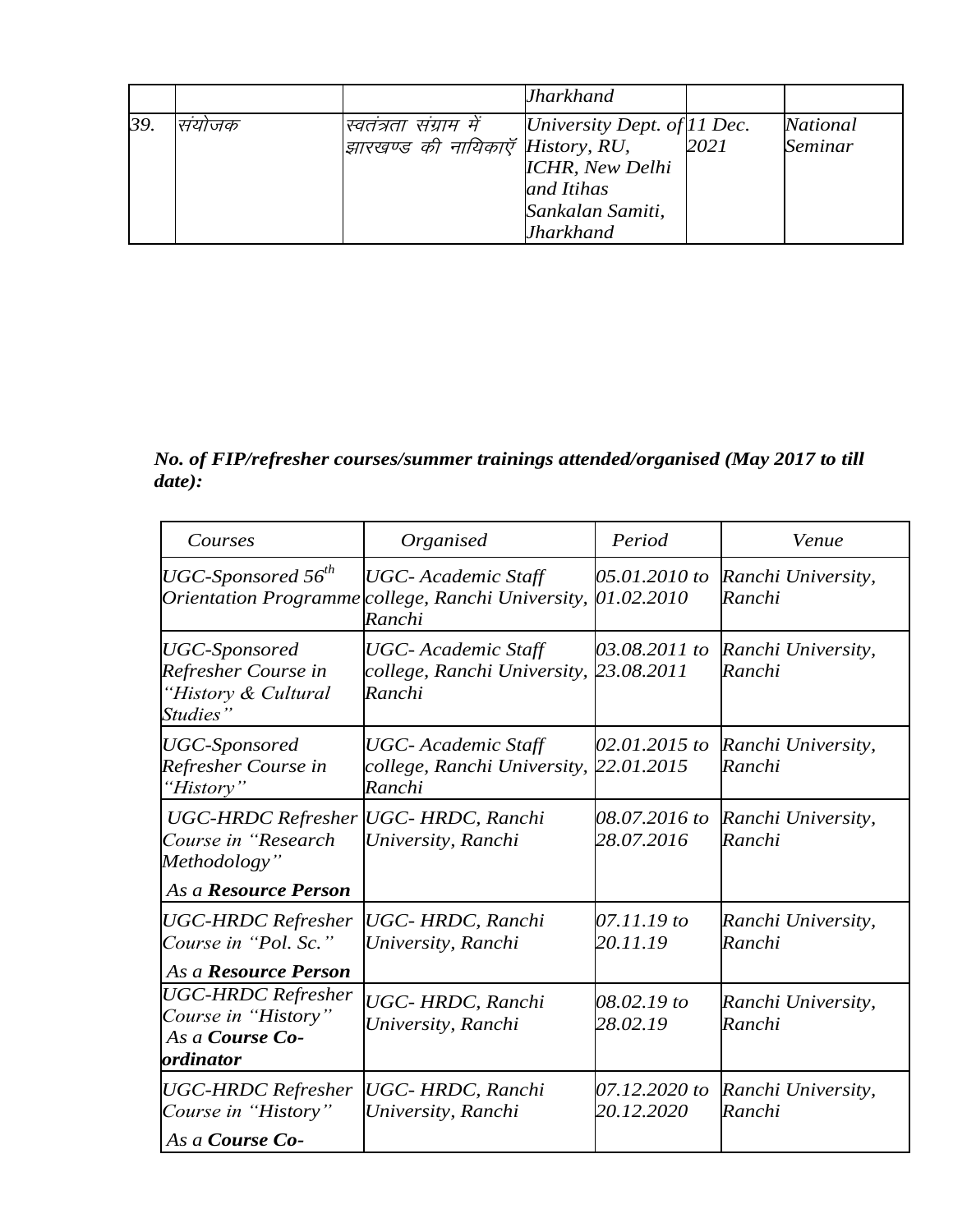| ordinator                                                                                                                    |                                                |                             |                              |
|------------------------------------------------------------------------------------------------------------------------------|------------------------------------------------|-----------------------------|------------------------------|
| <b>UGC-HRDC Refresher</b><br>Course in "Research"<br>Methodology"                                                            | <b>UGC-HRDC</b> , Ranchi<br>University, Ranchi | 06.01.2020 to<br>19.01.2020 | Ranchi University,<br>Ranchi |
| <b>UGC-HRDC</b> Refresher<br>Course in "History"                                                                             | <b>UGC-HRDC</b> , Ranchi<br>University, Ranchi | 07.12.2020 to<br>20.12.2020 | Ranchi University,<br>Ranchi |
| As a Resource Person<br>on 09.12.2020 and<br>15.12.2020                                                                      |                                                |                             |                              |
| <b>UGC-HRDC</b> Refresher<br>Course in "Leadership"<br>Development"                                                          | <b>UGC-HRDC</b> , Ranchi<br>University, Ranchi | 02.12.2020 to<br>08.12.2020 | Ranchi University,<br>Ranchi |
| As a Resource Person<br>on 03.12.2020                                                                                        |                                                |                             |                              |
| UGC-HRDC Refresher  UGC- HRDC, Ranchi<br>Course in "Forecasting University, Ranchi<br><b>Social Unrest:</b><br>Cliodynamics" |                                                | 06.03.2021 to<br>19.03.2021 | Ranchi University,<br>Ranchi |
| As a <b>Resource Person</b><br>on 17.03.2021                                                                                 |                                                |                             |                              |
| <b>UGC-HRDC Refresher</b><br>Course in "Tribal"<br>Studies"                                                                  | <b>UGC-HRDC</b> , Ranchi<br>University, Ranchi | 18.02.2021 to<br>03.03.2021 | Ranchi University,<br>Ranchi |
| As a Resource Person<br>on 24.02.2021                                                                                        |                                                |                             |                              |
| UGC-HRDC 8 <sup>th</sup> Faculty UGC- HRDC, Ranchi<br><b>Induction Programme</b><br>"Guru Dakshta"                           | University, Ranchi                             | 04.01.2022 to<br>31.01.2022 | Ranchi University,<br>Ranchi |
| As a Resource Person<br>on 05.01.2022                                                                                        |                                                |                             |                              |
| <b>UGC-HRDC Refresher</b><br>course in "Tribal<br>Studies"                                                                   | UGC-HRDC, Ranchi<br>University, Ranchi         | 06.01.2022 to<br>19.01.2022 | Ranchi University,<br>Ranchi |
| As a Resource Person<br>on 08.01.2022                                                                                        |                                                |                             |                              |
| UGC-HRDC $9^{th}$ Faculty UGC- HRDC, Ranchi<br><b>Induction Programme</b><br>"Guru Dakshta"                                  | University, Ranchi                             | 01.02.2022 to<br>28.02.2022 | Ranchi University,<br>Ranchi |
| As a Resource Person<br>on 21.02.2022                                                                                        |                                                |                             |                              |
| <b>UGC-HRDC</b><br>Inter/Multi-disciplinary  University, Ranchi<br>Refresher course in                                       | UGC-HRDC, Ranchi                               | 02.02.2022 to<br>15.02.2022 | Ranchi University,<br>Ranchi |